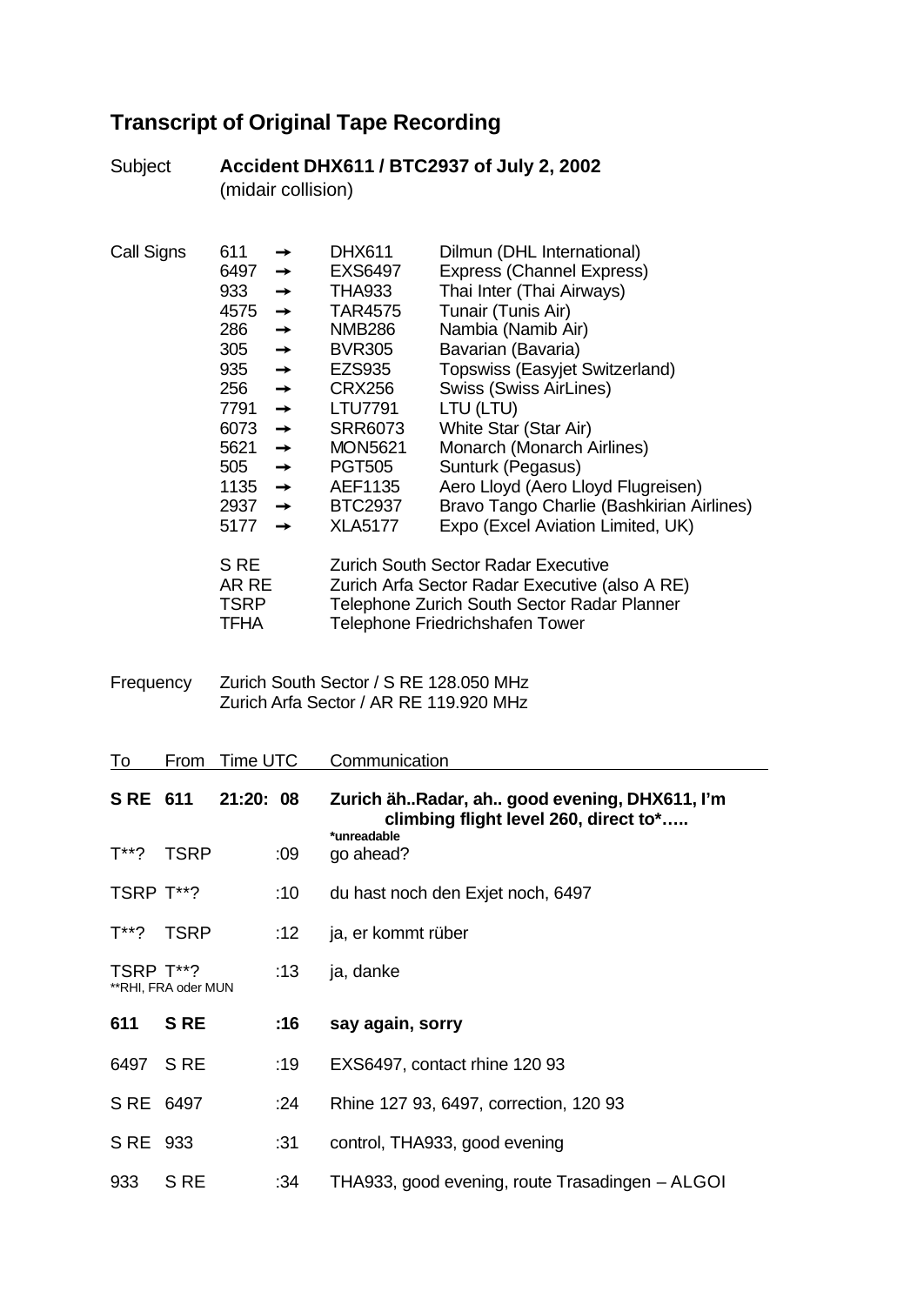| 611       | S RE            | :23:04   | roger, expect äh further climb in äh four to five minutes                                  |
|-----------|-----------------|----------|--------------------------------------------------------------------------------------------|
| S RE 611  |                 | :59      | roger, climb flight level 320, direct TGO, and requesting<br>360, thanks if it's available |
| 611       | <b>SRE</b>      | :54      | DHX611, Identified, climb flight level 320, direct TGO                                     |
| S RE 305  |                 | :11      | cleared level 270, BVR three o five                                                        |
| 305       | S RE            | :22:06   | and BVR305, Initially cleared level 270                                                    |
| S RE 611  |                 | :59      | 7524, 611                                                                                  |
| 611       | <b>SRE</b>      | :56      | DHX611, squawk 7524                                                                        |
| S RE 611  |                 | 21:21:50 | äh Swiss Radar, good evening, DHX611, just levelling<br>flight level 260, direct ABESI     |
| S RE 256  |                 | :46      | 20 72. bye-bye, thank you                                                                  |
| 256       | S <sub>RE</sub> | :41      | thank you, for further contact Padua 120 decimal 72. bye bye                               |
| S RE 256  |                 | :39      | CRX256, maintaining flight level 270                                                       |
| S RE 935  |                 | :36      | ah, to TORPA, 935, thank you                                                               |
| 935       | S <sub>RE</sub> | :34      | <b>TORPA</b>                                                                               |
| S RE 935  |                 | :31      | direct to Hochwald, EZS935, confirm?                                                       |
| 935       | S <sub>RE</sub> | :24      | EZS äh935, äh proceed direct TORPA                                                         |
| S RE 305  |                 | :20      | descending flight level 220, BVR three o five                                              |
| 305       | S <sub>RE</sub> | :16      | BVR305, descend flight level 220                                                           |
| S RE 286  |                 | :14      | direct Genova, NMB286                                                                      |
| 286       | S RE            | :11      | NMB286, proceed direct Genua                                                               |
| S RE 4575 |                 | :07      | direct to Trezzo. 4575, thank you                                                          |
| 4575      | S <sub>RE</sub> | :21:03   | TAR4575, direct Trezzo                                                                     |
| S RE 933  |                 | :59      | roger, Tango - Romeo - Alpha and then ALGOI                                                |
| 933       | S <sub>RE</sub> | :56      | Tango - Romeo - Alpha then ALGOI                                                           |
| S RE 933  |                 | :53      | "transangen" to ALGOI, THA933                                                              |
| 933       | S <sub>RE</sub> | :48      | proceed Trasadingen - ALGOI                                                                |
| S RE 933  |                 | :46      | ähcopied THA933, please, say again                                                         |
| 933       | S RE            | :43      | THA933, did you copy?                                                                      |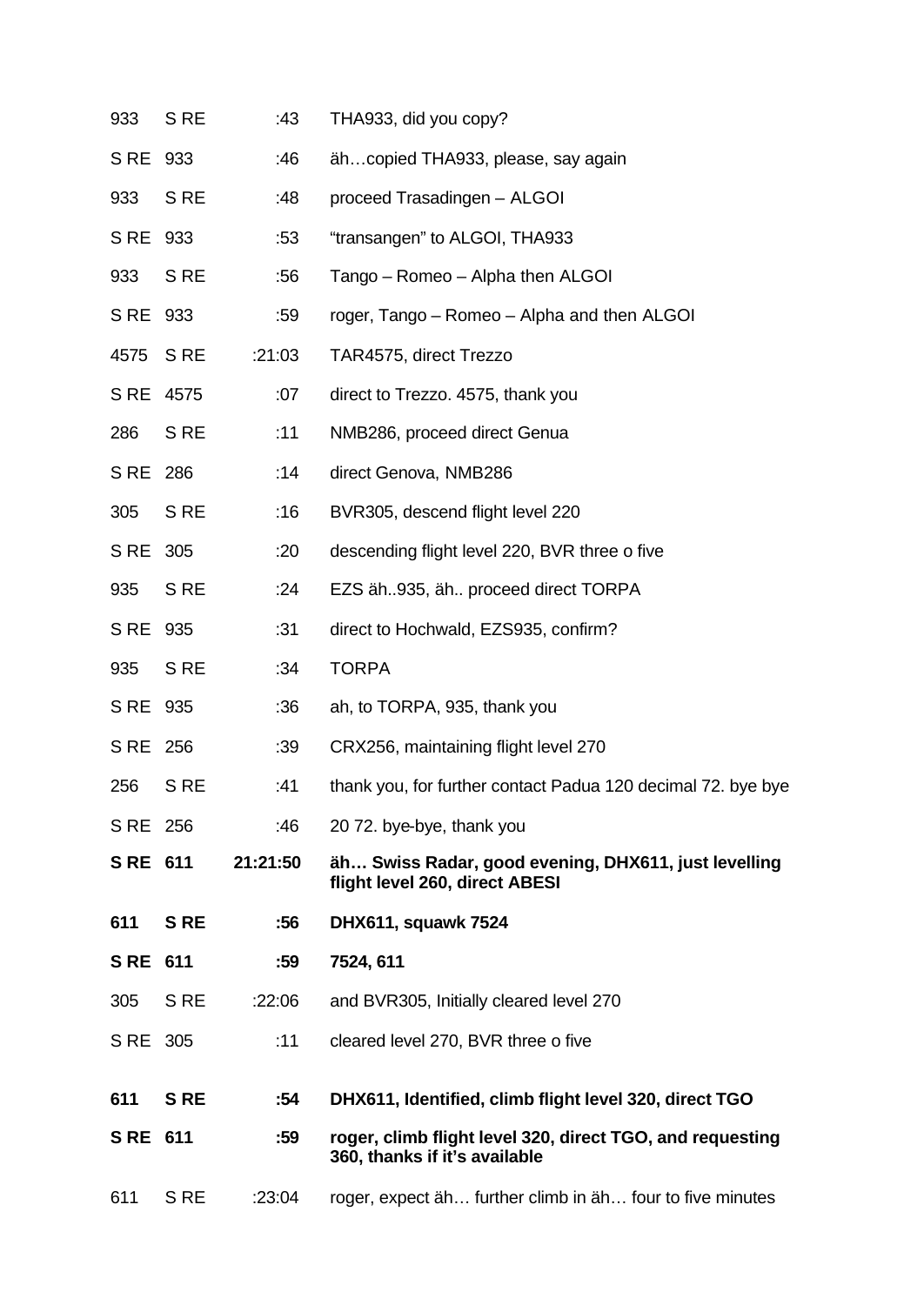| S RE 611        |                 | :06      | 611 thanks                                                                       |
|-----------------|-----------------|----------|----------------------------------------------------------------------------------|
| 7791            | S <sub>RE</sub> | :11      | LTU7791, now direct Tango, descend level 120                                     |
| S RE 7791       |                 | :20      | direct Tango, level 120, confirm for LTU7791?                                    |
| 7791            | S <sub>RE</sub> | :25      | LTU7791, you're cleared flight level 120, and you may proceed<br>direct Tango    |
| S RE 7791       |                 | :31      | thank you, direct to Tango, level 120, LTU7791                                   |
| 6073            | S <sub>RE</sub> | :35      | SRR6073, contact Rhine 120 decimal 930, good-bye                                 |
| S RE 6073       |                 | :40      | 120 930, SRR6073                                                                 |
| 5621            | S <sub>RE</sub> | :51      | MON5621, after Hochwald direct Luxeuil                                           |
| S RE 5621       |                 | :55      | Hochwald - Luxeuil, MON5621                                                      |
| 7791            | S <sub>RE</sub> | :24:16   | LTU7791, rate two thousand feet a minute or more now, until<br>passing level 150 |
| S RE 7791       |                 | :23      | two thousand or more, until out of 150, LTU7791                                  |
|                 | TRHA TSRP       | :25:43   | (dead phoneline)<br>end: 25:49<br>*** first try to reach EDNY                    |
| S RE 935        |                 | :52      | and the EZS935 is reaching level 240, for higher                                 |
| 935             | S <sub>RE</sub> | :56      | thank you, Sri, contact Reims 134 4, good-bye                                    |
| S RE 935        |                 | :59      | 134 4, EZS935, bye-bye                                                           |
| 305             | S <sub>RE</sub> | 26:06    | BVR305, descend level 220                                                        |
| S RE            | 305             | :09      | descending level 220, BVR three o five                                           |
| 305             | S <sub>RE</sub> | 21:26:12 | right, what ist your rate of climb, äh rate of descend now?                      |
| S <sub>RE</sub> | 305             | :14      | two tousand, BVR three o five                                                    |
| 305             | S <sub>RE</sub> | :17      | roger, maintain to thousand or more, out of flight level äh 250                  |
| S RE            | 305             | :21      | will maintain two thousand or more, out of 250, BVR three o five                 |
| 286             | S RE            | :25      | NMB286, climb flight level 350                                                   |
| S RE            | 286             | :29      | climb level 350, NMB286                                                          |
| 611             | <b>SRE</b>      | :36      | DHX611, climb flight level 360                                                   |
| S RE            | 611             | :39      | climb flight level 360, DHX611                                                   |
| 4575            | S <sub>RE</sub> | :44      | TAR4575, contact Rome 132 decimal 9, bye-bye                                     |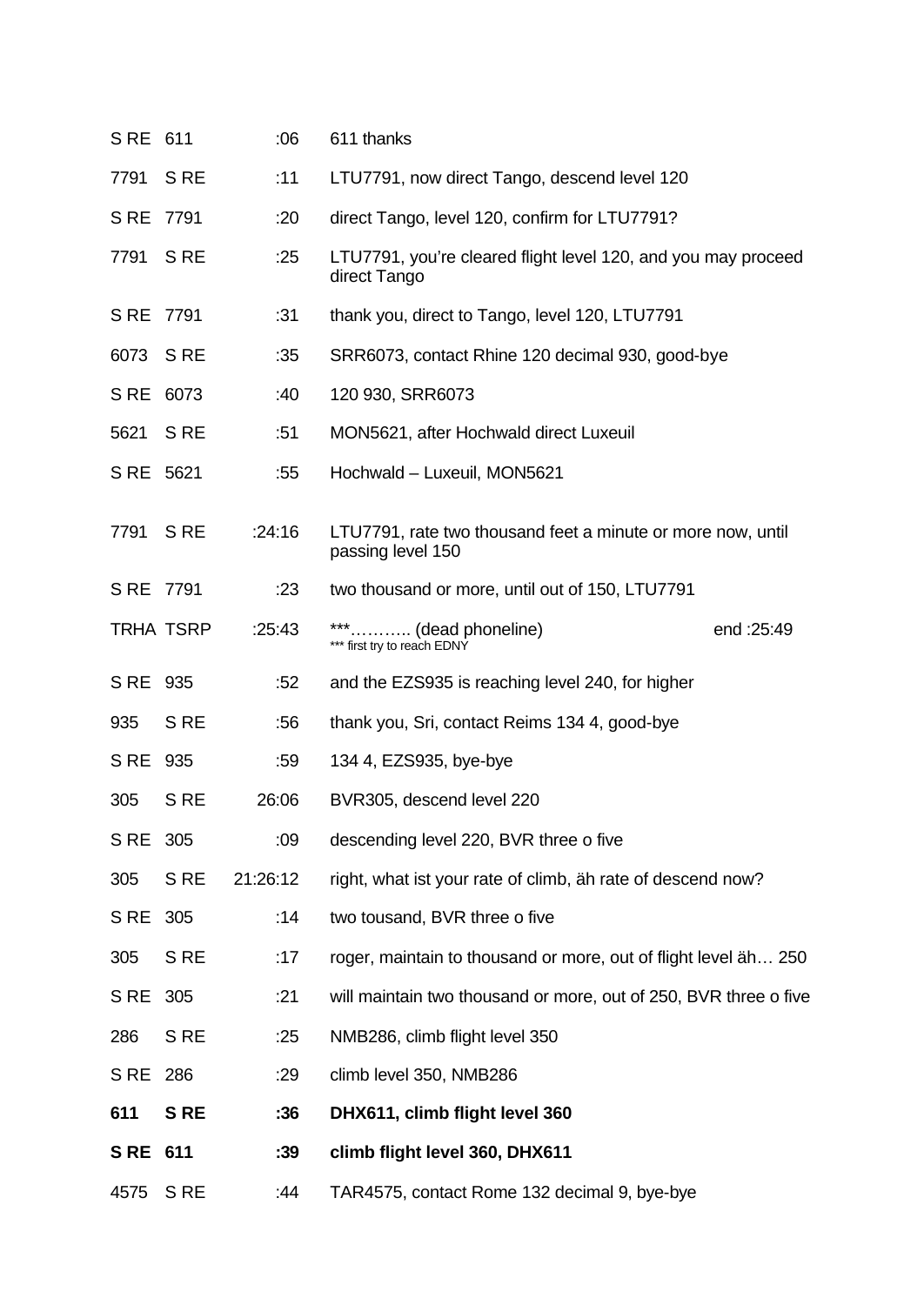| S RE 4575 |                  | :49      | 132 decimal 9, TAR4575                                                                                                                              |
|-----------|------------------|----------|-----------------------------------------------------------------------------------------------------------------------------------------------------|
| 505       | S <sub>RE</sub>  | :27:00   | PGT505, contact Reims 133 decimal 830, bye-bye                                                                                                      |
| S RE 505  |                  | :07      | 133 830, bye-bye, 505                                                                                                                               |
| 286       | S <sub>RE</sub>  | :34      | NMB286, contact Roma 132 decimal 9, bye-bye                                                                                                         |
| S RE 286  |                  | :38      | 132 9, thanks, NMB286                                                                                                                               |
| 7791      | S <sub>RE</sub>  | :28:04   | LTU7791, contact Stuttgart 125 05, bye-bye                                                                                                          |
| S RE 7791 |                  | :13      | 25 05, LTU7791, bye-bye                                                                                                                             |
| S RE 305  |                  | :56      | BVR three o three*, äähm approaching flight level 220<br>*says "three o three"                                                                      |
| 305       | S <sub>RE</sub>  | :29:01   | BVR305, contact Frankfurt 127 05, bye-bye                                                                                                           |
| S RE 305  |                  | :06      | 127 05, BVR three o three, five, bye-bye                                                                                                            |
|           | TFHA TSRP        | :29:25   | ****<br>**** second try to reach EDNY, first time via by pass-nr., it rings and                                                                     |
|           | TFHA TSRP        | :37      | *****<br>*****Tape: "tü-tü-tüüt, die gewünschte Verbindung ist nich möglich, bitte überprüfen Sie<br>die Rufnummer" and the same once in French and |
|           | <b>TFHA TSRP</b> | :44      | "hel" ******<br>end:29:50<br>******once in Italian                                                                                                  |
| AR RE1135 |                  | 21:30:07 | "Zürich grüezi", äh AEF äh1135, descending flight level 80                                                                                          |
| S RE 2937 |                  | :11      | Zurich, good evening, BTC2937                                                                                                                       |
| 1135      | A RE             | :18      | AEF1135, roger, äh call you back                                                                                                                    |
| 2937      | S <sub>RE</sub>  | :26      | station calling say again, please                                                                                                                   |
| S RE 2937 |                  | :28      | äh, Zurich, good evening, BTC2937, level 360                                                                                                        |
| 2379 SRE  |                  | :33      | BTC2937, squawk äh 7520                                                                                                                             |
| AR RE1135 |                  | :34      | and AEF äh1135 is inbound the final approach fix for ILS<br>runway 24                                                                               |
| 1135      | A RE             | :44      | "ja" expect so, call you back shortly                                                                                                               |
| 933       | S <sub>RE</sub>  | 31:15    | THA933, contact now Munich 132 decimal 140, good-bye                                                                                                |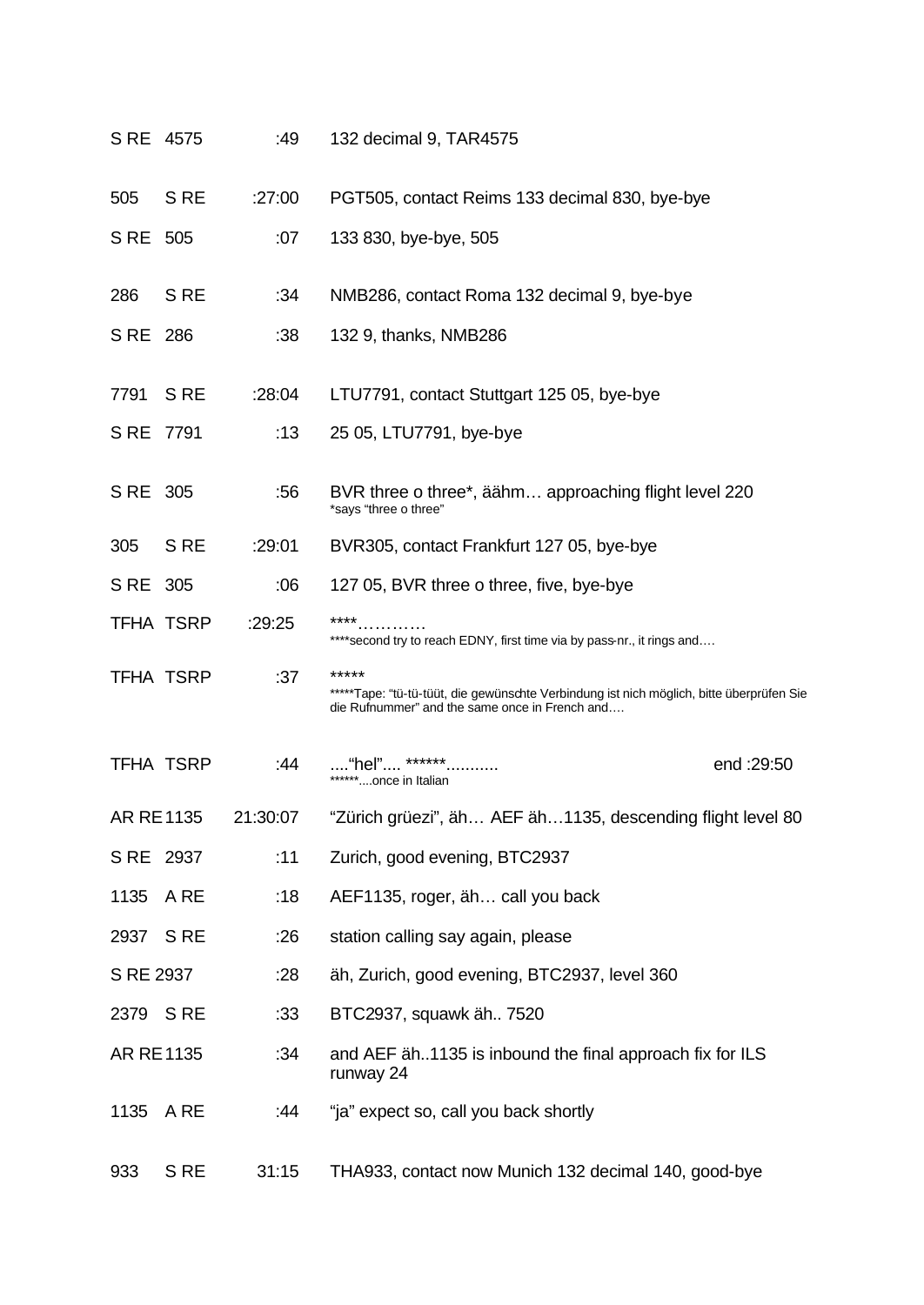| S RE             | 2937            | :07      | expedite descent level 350, BTC2937                                                                                                                                                              | end: 35:12 |
|------------------|-----------------|----------|--------------------------------------------------------------------------------------------------------------------------------------------------------------------------------------------------|------------|
| 2937             | <b>SRE</b>      | :35:03   | BTC2937, descend level 350, expedite descent end :35:07                                                                                                                                          |            |
| 2937             | <b>SRE</b>      | :49      | the BTC2937, äh descend flight level äh 350, expedite, I<br>have crossing traffic                                                                                                                | end: 34:57 |
| AR RE1135        |                 | :38      | 1008, five thousand five hundred, AEF1135                                                                                                                                                        |            |
| 1135             | A RE            | :35      | <b>ONH is 1008</b>                                                                                                                                                                               |            |
| AR RE1135        |                 | :30      | descending five thousand five hundred, AEF1135                                                                                                                                                   |            |
| 1135             | A RE            | :26      | and AEF1135, descend five thousand five hundred                                                                                                                                                  |            |
| 1135             | A RE            | :22      | thank you                                                                                                                                                                                        |            |
| AR RE1135        |                 | :21      | okay, will do                                                                                                                                                                                    |            |
| 1135             | A RE            | 21:34:08 | "ja", I lost my phone connection to Friedrichshafen, ähcould<br>you please call them on your second set äh 124 decimal 35<br>and äh tell them you're coming ILS 24, with äh twenty miles<br>now? |            |
| AR RE1135        |                 | :05      | AEF1135, go ahead, Sir?                                                                                                                                                                          |            |
| 1135             | A RE            | :34:03   | AEF1135?                                                                                                                                                                                         |            |
|                  | TFHA TSRP       | :11      | "du das geht auch nicht"                                                                                                                                                                         | end: 33:15 |
|                  | TFHA TSRP       | :33:08   | ********<br>********Tape:"tü-tü-tüüt, die gewünschte Verbindung" etc                                                                                                                             |            |
|                  | TFHA TSRP       | :50      | *******<br>******third try to reach EDNY, second time via by pass-nr.,<br>handdialing, it rings and                                                                                              |            |
| AR RE 1135       |                 | :37      | right heading 280, for to expect ILS 24, AEF1135                                                                                                                                                 |            |
| 1135             | A RE            | :33      | roger, right turn heading 280, vectors ILS 24                                                                                                                                                    |            |
| <b>AR RE1135</b> |                 | :30      | present heading is 265                                                                                                                                                                           |            |
| 1135 A RE        |                 | :28      | correct, what is your present heading?                                                                                                                                                           |            |
| AR RE1135        |                 | : 23     | descending flight level 70, AEF1135                                                                                                                                                              |            |
| 1135 A RE        |                 | :19      | AEF1135, descend flight level 70                                                                                                                                                                 |            |
| AR RE1135        |                 | :32:15   | and AEF äh1135, request lower                                                                                                                                                                    |            |
| S RE 5621        |                 | :32      | 133 830, MON5621                                                                                                                                                                                 |            |
| 5621             | S <sub>RE</sub> | :26      | MON5621, contact Reims 133 decimal 830, bye-bye                                                                                                                                                  |            |
| S RE 933         |                 | :20      | 132 140, THA933, good-bye                                                                                                                                                                        |            |